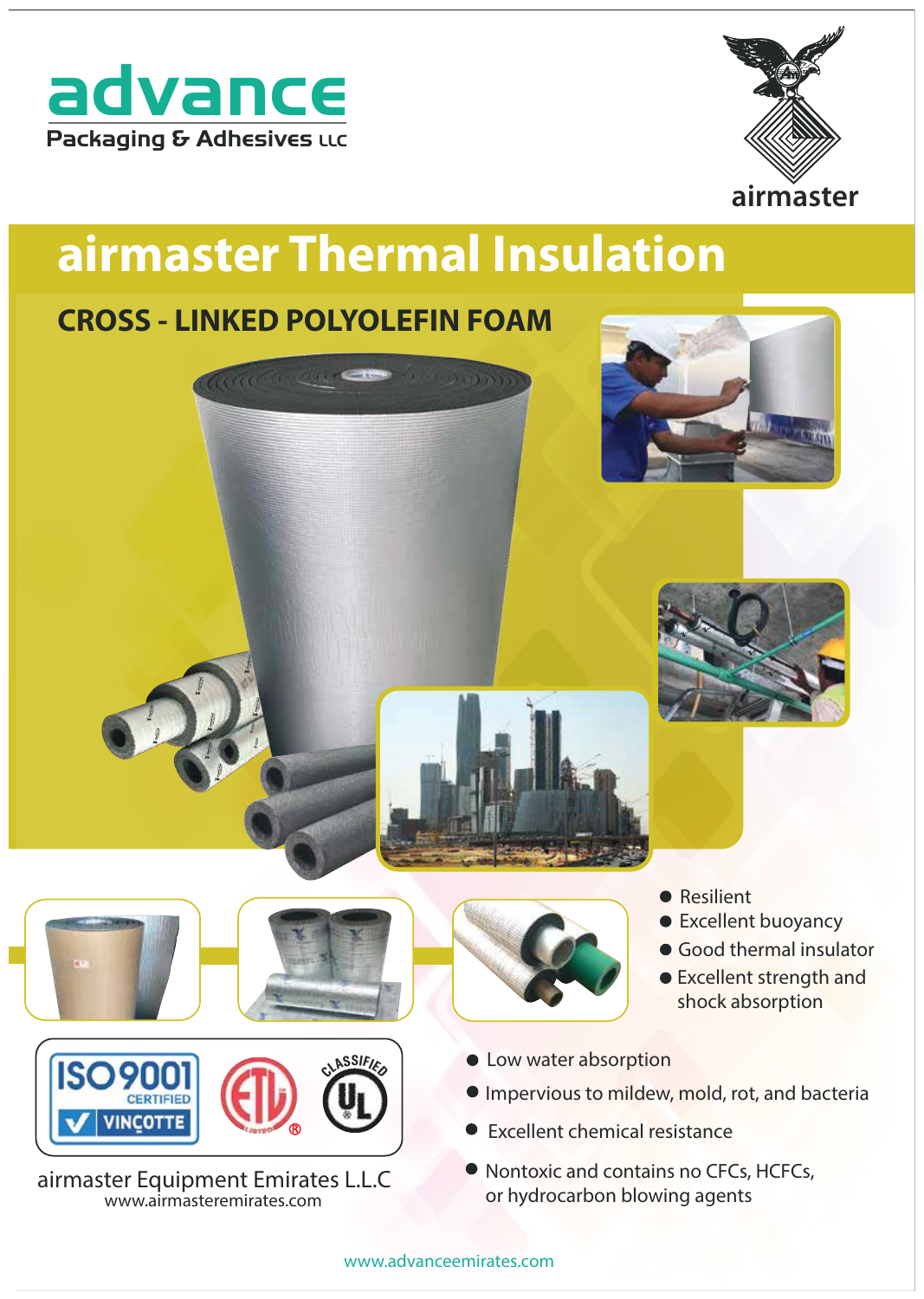# **advance Packaging & Adhesives LLC**



| <b>XL PE PIPE SECTIONS</b> |                    |                  |         |                  |          |          |          |                  |                  |  |
|----------------------------|--------------------|------------------|---------|------------------|----------|----------|----------|------------------|------------------|--|
| PIPE SIZE                  |                    | <b>THICKNESS</b> |         |                  |          |          |          |                  |                  |  |
| <b>IRON PIPE</b>           | <b>COPPER TUBE</b> | 10 <sub>mm</sub> | 12mm    | 15 <sub>mm</sub> | 20mm     | 25mm     | 30mm     | 40 <sub>mm</sub> | 50 <sub>mm</sub> |  |
|                            | 16                 | 16 x 10          | 16 x 12 | 16 x 15          | 16 x 20  | 16 x 25  | 16 x 30  | 16 x 40          | 16 x             |  |
|                            | 19                 | 19x10            | 19x12   | 19x15            | 19x20    | 19x25    | 19x30    | 19x40            | 19x              |  |
| 1/2"                       | 22                 | 25x10            | 22x12   | 22x15            | 22x20    | 22x25    | 22x30    | 22x40            | 22x              |  |
|                            | 25                 | 25x10            | 25x12   | 25x15            | 25x20    | 25x25    | 25x30    | 25x40            | 25x              |  |
| 3/4"                       | 28                 | 28x10            | 28x12   | 28x15            | 28x20    | 28x25    | 28x30    | 28x40            | 28x              |  |
|                            | 32                 | 32x10            | 32x12   | 32x15            | 32x20    | 32x25    | 32x30    | 32x40            | 32x50            |  |
| 1"                         | 35                 | 35x10            | 35x12   | 35x15            | 35x20    | 35x25    | 35x30    | 35x40            | 35x50            |  |
|                            | 40                 | 40x10            | 40x12   | 40x15            | 40x20    | 40x25    | 40x30    | 40x40            | 40x50            |  |
| 11/4"                      | 43                 | 43x10            | 43x12   | 43x15            | 43x20    | 43x25    | 43x30    | 43x30            | 43x50            |  |
| 11/2"                      | 50                 | 50x10            | 50x12   | 50x15            | 50x20    | 50x25    | 50x30    | 50x40            | 50x50            |  |
| 2"                         | 60                 | 60x10            | 60x12   | 60x15            | 60x20    | 60x25    | 60x30    | 60x40            | 60x50            |  |
|                            | 75                 | 75x10            | 75x12   | 75x15            | 75x20    | 75x25    | 75x30    | 75x40            | 75x50            |  |
| 21/2"                      | 77                 | 77x10            | 77x12   | 77x15            | 77x20    | 77x25    | 77x30    | 77x40            | 77x50            |  |
| 3"                         | 90                 | 90x10            | 90x12   | 90x15            | 90x20    | 90x25    | 90x30    | 90x40            | 90x50            |  |
|                            | 110                | 110×10           | 110x12  | 110x15           | 110x20   | 110x25   | 110x30   | 110x40           | 110x50           |  |
| 4"                         | 115                | 115x10           | 115x12  | 115x15           | 115x20   | 115x25   | 115x30   | 115x40           | 115x50           |  |
|                            | 125                | 125x10           | 125x12  | 125x15           | 125x20   | 125x25   | 125x30   | 125x40           | 125x50           |  |
| 5"                         | 140                |                  |         |                  | 140x20   | 140x25   | 140x30   | 140x40           | 140x50           |  |
|                            | 160                |                  |         |                  | 160x20   | 160x25   | 160x30   | 160x40           | 160x50           |  |
| 6"                         | 166                |                  |         |                  | 166 x20  | 166 x25  | 166 x30  | 166 x40          | 166 x50          |  |
| 8"                         | 220                |                  |         |                  | 220 x 20 | 220 x 25 | 220 x 30 | 220 x 40         | 220 x 50         |  |
| 10"                        | 273                |                  |         |                  | 273 x 20 | 273 x 25 | 273 x 30 | 273 x 40         | 273 x 50         |  |
| 12"                        | 323                |                  |         |                  | 323 x 20 | 323 x 25 | 323 x 30 | 323 x 40         | 323 x 50         |  |
| 14"                        | 356                |                  |         |                  | 356x 20  | 356x 25  | 356x 30  | 356x 40          | 356x 50          |  |
| 16"                        | 406                |                  |         |                  | 406 x20  | 406 x25  | 406 x30  | 406 x40          | 406 x50          |  |
| 18"                        | 457                |                  |         |                  | 457 x20  | 457 x25  | 457 x30  | 457 x40          | 457 x50          |  |

PIPE SECTION LENGTH <6":1.5 METERS:6":1 METERS>6:1.2METERS

TOLERANCE : THICKNESS:± 1- 1.5 MM LENGTH ± 1- 1.5CM

TUBES WITHOUT FOIL AND OTHER DIAMETERS UPTO 40° ARE ALSO AVAIALABE ON SPECIAL REQUEST

| <b>IEPE (PHYSICALLY CROSSED LINK)</b> |                             |                   |                  |             |            |               |               |                  |                |            |
|---------------------------------------|-----------------------------|-------------------|------------------|-------------|------------|---------------|---------------|------------------|----------------|------------|
| <b>SIZE</b>                           | <b>INSULATION THICKNESS</b> |                   |                  |             |            |               |               |                  |                |            |
| <b>INCH</b>                           | <b>MM</b>                   | SIZE              | <b>SURFACE</b>   | <b>TYPE</b> | <b>IPE</b> | <b>IPE SA</b> | <b>IPE AL</b> | <b>IPE SA-AL</b> | <b>IPE ALG</b> | IPE SA-ALG |
|                                       |                             | $1.2m \times 20m$ | 24m <sup>2</sup> | Roll        |            | 3 SA          | 3 AL          | 3 SA-AL          | 3 ALG          | 3 SA-ALG   |
| 1/4"                                  |                             | $1.2m \times 20m$ | 24m <sup>2</sup> | Roll        |            | 5 SA          | 5 AL          | 5 SA-AL          | 5 ALG          | 5 SA-ALG   |

| <b>XL PE ROLLS AND SHEETS</b> |                             |                   |                   |             |            |               |               |                  |                |                   |
|-------------------------------|-----------------------------|-------------------|-------------------|-------------|------------|---------------|---------------|------------------|----------------|-------------------|
| <b>SIZE</b>                   | <b>INSULATION THICKNESS</b> |                   |                   |             |            |               |               |                  |                |                   |
| <b>INCH</b>                   | <b>MM</b>                   | SIZE              | <b>SURFACE</b>    | <b>TYPE</b> | <b>IPE</b> | <b>IPE SA</b> | <b>IPE AL</b> | <b>IPE SA-AL</b> | <b>IPE ALG</b> | <b>IPE SA-ALG</b> |
| 3/8"                          | 10                          | $1.2m \times 20m$ | 24m <sup>2</sup>  | Roll        | 10         | 10 SA         | <b>10 AL</b>  | 10 SA-AL         |                |                   |
| $1/2$ "                       | 12                          | $1.2m \times 20m$ | 24m <sup>2</sup>  | Roll        | 12         | 12 SA         | 12 AL         | 12 SA-AL         | 12 ALG         | 12 SA-ALG         |
|                               | 15                          | $1.2m \times 20m$ | 24m <sup>2</sup>  | Roll        | 15         | 15 SA         | <b>15 AL</b>  | 15 SA-AL         | 15 ALG         | 15 SA-ALG         |
| 3/4"                          | 20                          | $1.2m \times 20m$ | 24m <sup>2</sup>  | Roll        | 20         | 20 SA         | <b>20 AL</b>  | 20 SA-AL         | 20 ALG         | 20 SA-ALG         |
| 1"                            | 25                          | $1.2m \times 24m$ | 2.88 <sup>2</sup> | Sheet       | 25         | 25 SA         | <b>25 AL</b>  | 25 SA-AL         | 25 ALG         | 25 SA-ALG         |
| 11/4"                         | 30                          | $1.2m \times 24m$ | 2.88 <sup>2</sup> | Sheet       | 30         | 30 SA         | 30 AL         | 30 SA-AL         |                |                   |
|                               | 35                          | $1.2m \times 24m$ | 2.88 <sup>2</sup> | Sheet       | 35         | 35 SA         | 35 AL         | 35 SA-AL         |                |                   |
| 11/2"                         | 40                          | $1.2m \times 24m$ | 2.88 <sup>2</sup> | Sheet       | 40         | 40 SA         | 40 AL         | 40 SA-AL         |                |                   |
| 2"                            | 50                          | $1.2m \times 24m$ | 2.88 <sup>2</sup> | Sheet       | 50         | 50 SA         | 50 AL         | 50 SA-AL         |                |                   |

TOLERENCE: THICKNESS ± 1- 1.5 mm: Length: ± 2 cm SA-self adhesive ; AL-aluminium foil; ALG- Aluglass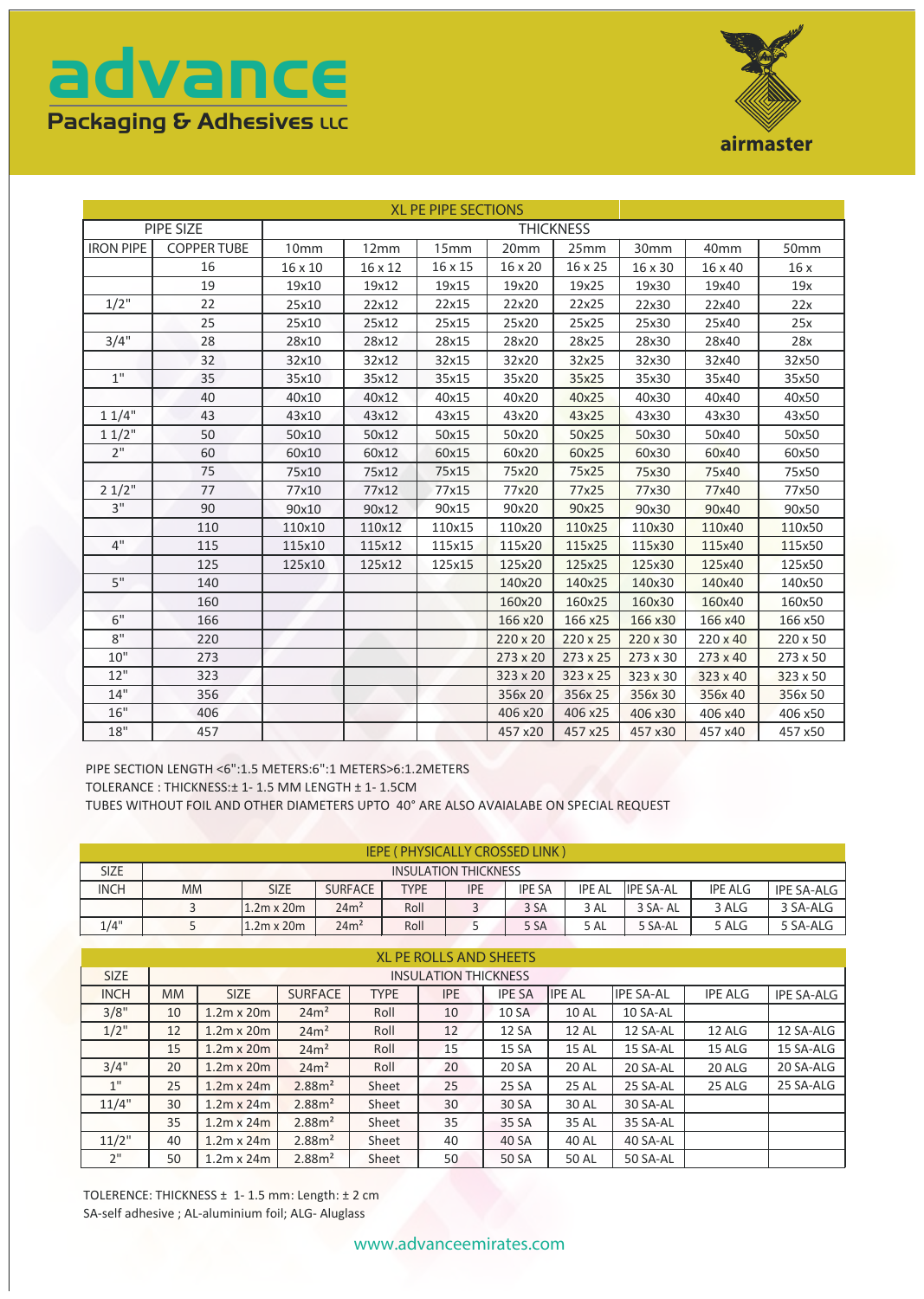



# TECHNICAL SPECIFICATION

## **Cross-Linked Poly Foam (XLPE)**

XLPE is chemically crosslinked Polyolefin foam is extremely fine closed cells foam and smooth skins on both sides. It is light in weight, flexible, soft in touch, strong and tough in physical properties, resilient and resistant to moisture, chemicals and extreme temperature.

It typically offers superior thermal stability and insulating properties improved dimensional consistency and stability over a wide range of fabrication methods and end-user's conditions. It is easy to work in fabricating and thermoforming. XLPE foams works well in building and construction industry where thermal insulation,sound and vibration are critical, due to its low moisture permeability and high buoyancy.



| <b>PROPERTIES</b>                  | <b>VALUE</b>                                                                                                                                                                                                                                  | <b>TEST METHOD</b>                  |  |  |
|------------------------------------|-----------------------------------------------------------------------------------------------------------------------------------------------------------------------------------------------------------------------------------------------|-------------------------------------|--|--|
| <b>Material</b>                    | <b>Chemically Cross link Polyolefin foam</b>                                                                                                                                                                                                  |                                     |  |  |
| <b>Cell structure</b>              | <b>Closed cell</b>                                                                                                                                                                                                                            | <b>Digital Analysis</b>             |  |  |
| <b>Thickness</b>                   | 2mm to 50mm                                                                                                                                                                                                                                   | (Based on customer request)         |  |  |
| Temperature range                  | -70 to $100^{\circ}$ C                                                                                                                                                                                                                        |                                     |  |  |
| <b>Density</b>                     | 27 kg/m <sup>3</sup> - 35 kg/m <sup>3</sup>                                                                                                                                                                                                   | <b>ASTM D 1667</b>                  |  |  |
| <b>Thermal Conductivity(W/Mk)</b>  | @ 23°c (mean temperature)0.034<br>@ 40°c (mean temperature)0.038                                                                                                                                                                              | <b>ASTM C 518-04</b>                |  |  |
| Water vapour permeability mu value | $\mu > 10.000$                                                                                                                                                                                                                                |                                     |  |  |
| <b>Water Absorption by Volume</b>  | 0.00065g/cm2                                                                                                                                                                                                                                  | <b>ASTM C 518-04</b>                |  |  |
| <b>Fire Rating</b>                 | <b>UL 94 : HF-1</b><br><b>Flammability Extent of Burning: 38mm</b><br>(KS M3809:1997)<br><b>Flammability Time of Burning: 0 Sec</b><br>(KS M3809:1997)<br><b>ASTME 84 : Flame Spread Index &lt;25</b><br><b>Smoke Developed Index &lt; 50</b> | <b>BS 476 Part 6&amp;7: Class 1</b> |  |  |
| <b>Smoke Toxicity</b>              | Non toxic, HCN Free                                                                                                                                                                                                                           |                                     |  |  |
| <b>Overall Toxicity in fire</b>    | None: 99% CO2 and H2O upon<br>Complete combustion.<br>Force 10% 0.045 - 0.045 N/mm <sup>2</sup>                                                                                                                                               | <b>ABD 0031</b>                     |  |  |
| <b>Pressure Resistance</b>         | Force 20% 0.045 - 0.055 N/mm <sup>2</sup><br>Force 50% 0.045 - 0.080 N/mm <sup>2</sup>                                                                                                                                                        | <b>ISO844</b><br><b>DIN53577</b>    |  |  |
| <b>Tear Strength</b>               | Good                                                                                                                                                                                                                                          | <b>DIN53577</b>                     |  |  |
| <b>Ozone Resistance</b>            | <b>Excellent</b>                                                                                                                                                                                                                              |                                     |  |  |
| <b>Chemical Resistance</b>         | <b>Excellent</b>                                                                                                                                                                                                                              | <b>ASTM 543</b>                     |  |  |
| <b>UV and Water Resistance</b>     | <b>Excellent</b>                                                                                                                                                                                                                              | ISO4892-2                           |  |  |
| <b>Resistance to Fungi:</b>        | <b>Zero Growth</b>                                                                                                                                                                                                                            | <b>ASTM G21</b>                     |  |  |

## www.advanceemirates.com